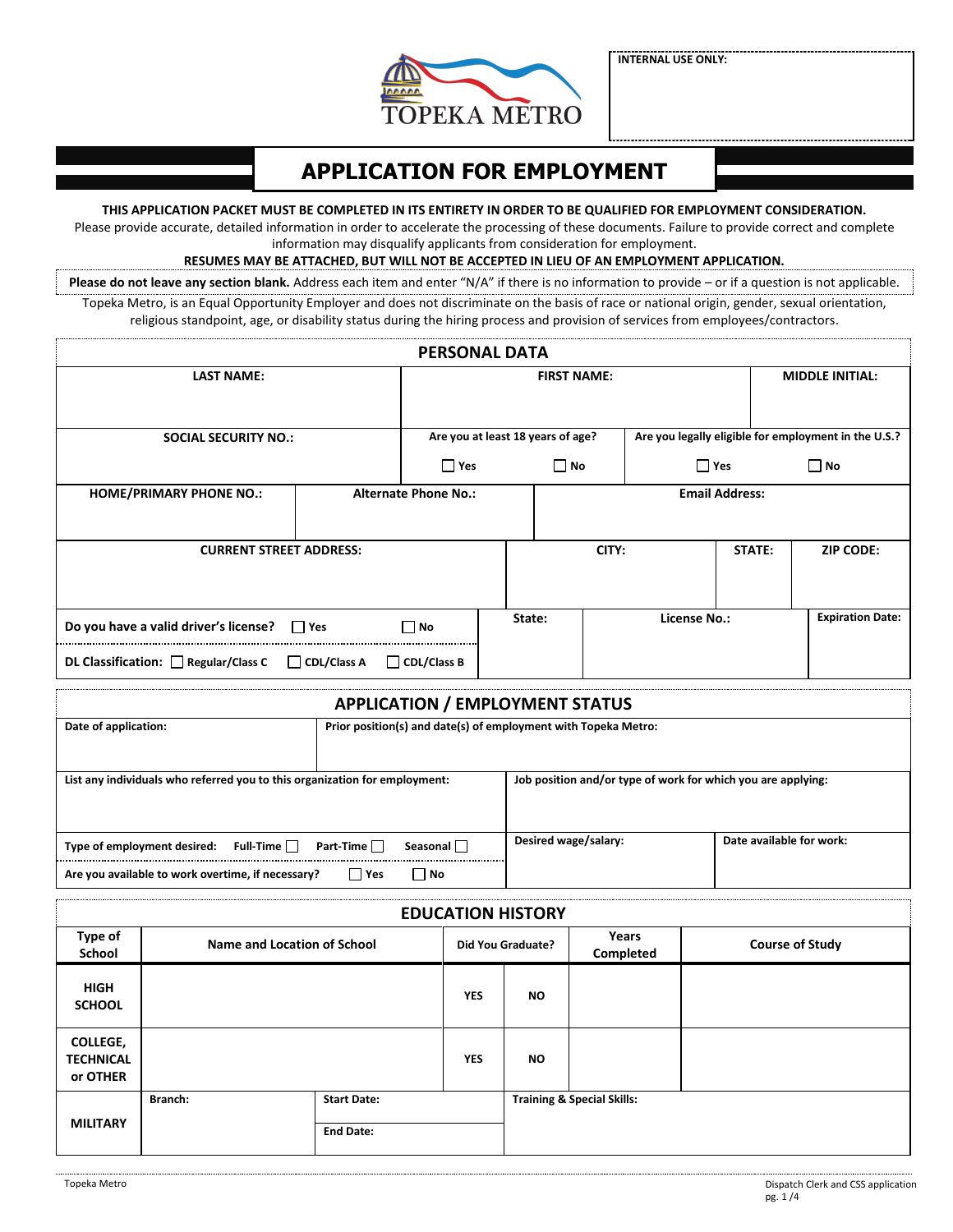## **EMPLOYMENT HISTORY**

## **PLEASE LIST ALL EMPLOYMENT DURING THE PAST 5 YEARS REGARDLESS OF JOB DUTIES AND DURATION OF EMPLOYMENT. List prior employers in sequence beginning with the current or most recent company. (ATTACH ADDITIONAL PAGES, IF NECESSARY).**

#### **CURRENT OR MOST RECENT EMPLOYER:**

**(Please leave NO empty spaces below – cross out or mark "N/A" if requested information is not applicable or unavailable.)**

| <b>Start Date:</b>                                                                                                             | Employer:       |                            |                           | Phone: |                        |      |
|--------------------------------------------------------------------------------------------------------------------------------|-----------------|----------------------------|---------------------------|--------|------------------------|------|
| <b>End Date:</b>                                                                                                               |                 |                            |                           |        |                        |      |
| <b>Immediate Supervisor:</b>                                                                                                   | <b>Address:</b> |                            | City:                     |        | State:                 | Zip: |
| <b>Starting Job Title:</b>                                                                                                     |                 | <b>Ending Job Title:</b>   | <b>Starting Pay Rate:</b> |        | <b>Final Pay Rate:</b> |      |
| Summarize the nature of work performed and your job responsibilities:                                                          |                 | <b>Reason for leaving:</b> |                           |        |                        |      |
| $\Box$ No<br>May we contact this employer for verification purposes? Ves<br>$\Box$ Yes, but not at this time – Please explain: |                 |                            |                           |        |                        |      |

#### **SECOND MOST RECENT EMPLOYER:**

| <b>Start Date:</b>                                                                                                | Employer:       |                            |                           | Phone: |                        |      |
|-------------------------------------------------------------------------------------------------------------------|-----------------|----------------------------|---------------------------|--------|------------------------|------|
| <b>End Date:</b>                                                                                                  |                 |                            |                           |        |                        |      |
| <b>Immediate Supervisor:</b>                                                                                      | <b>Address:</b> |                            | City:                     |        | State:                 | Zip: |
| <b>Starting Job Title:</b>                                                                                        |                 | <b>Ending Job Title:</b>   | <b>Starting Pay Rate:</b> |        | <b>Final Pay Rate:</b> |      |
| Summarize the nature of work performed and your job responsibilities:                                             |                 | <b>Reason for leaving:</b> |                           |        |                        |      |
| May we contact this employer for verification purposes? Yes<br>$\Box$ Yes, but not at this time – Please explain: |                 | $\Box$ No                  |                           |        |                        |      |

#### **THIRD MOST RECENT EMPLOYER:**

| <b>Start Date:</b>                                                                                                |                 | Employer:                |                            | Phone:                 |      |
|-------------------------------------------------------------------------------------------------------------------|-----------------|--------------------------|----------------------------|------------------------|------|
| <b>End Date:</b>                                                                                                  |                 |                          |                            |                        |      |
| <b>Immediate Supervisor:</b>                                                                                      | <b>Address:</b> |                          | City:                      | State:                 | Zip: |
| <b>Starting Job Title:</b>                                                                                        |                 | <b>Ending Job Title:</b> | <b>Starting Pay Rate:</b>  | <b>Final Pay Rate:</b> |      |
| Summarize the nature of work performed and your job responsibilities:                                             |                 |                          | <b>Reason for leaving:</b> |                        |      |
| May we contact this employer for verification purposes? Ves<br>$\Box$ Yes, but not at this time - Please explain: |                 | $\Box$ No                |                            |                        |      |
|                                                                                                                   |                 |                          |                            |                        |      |

### **PERIODS OF UNEMPLOYMENT**

**Please provide dates and details of any periods of unemployment during the past 5 years (include gaps in employment greater than 30 days): \_\_\_\_\_\_\_\_\_\_\_\_\_\_\_\_\_\_\_\_\_\_\_\_\_\_\_\_\_\_\_\_\_\_\_\_\_\_\_\_\_\_\_\_\_\_\_\_\_\_\_\_\_\_\_\_\_\_\_\_\_\_\_\_\_\_\_\_\_\_\_\_\_\_\_\_\_\_\_\_\_\_\_\_\_\_\_\_\_\_\_\_\_\_\_\_\_\_\_\_\_\_\_\_\_\_\_\_\_\_\_\_\_\_\_\_\_\_\_\_**

**\_\_\_\_\_\_\_\_\_\_\_\_\_\_\_\_\_\_\_\_\_\_\_\_\_\_\_\_\_\_\_\_\_\_\_\_\_\_\_\_\_\_\_\_\_\_\_\_\_\_\_\_\_\_\_\_\_\_\_\_\_\_\_\_\_\_\_\_\_\_\_\_\_\_\_\_\_\_\_\_\_\_\_\_\_\_\_\_\_\_\_\_\_\_\_\_\_\_\_\_\_\_\_\_\_\_\_\_\_\_\_\_\_\_\_\_\_\_\_\_**

**\_\_\_\_\_\_\_\_\_\_\_\_\_\_\_\_\_\_\_\_\_\_\_\_\_\_\_\_\_\_\_\_\_\_\_\_\_\_\_\_\_\_\_\_\_\_\_\_\_\_\_\_\_\_\_\_\_\_\_\_\_\_\_\_\_\_\_\_\_\_\_\_\_\_\_\_\_\_\_\_\_\_\_\_\_\_\_\_\_\_\_\_\_\_\_\_\_\_\_\_\_\_\_\_\_\_\_\_\_\_\_\_\_\_\_\_\_\_\_\_**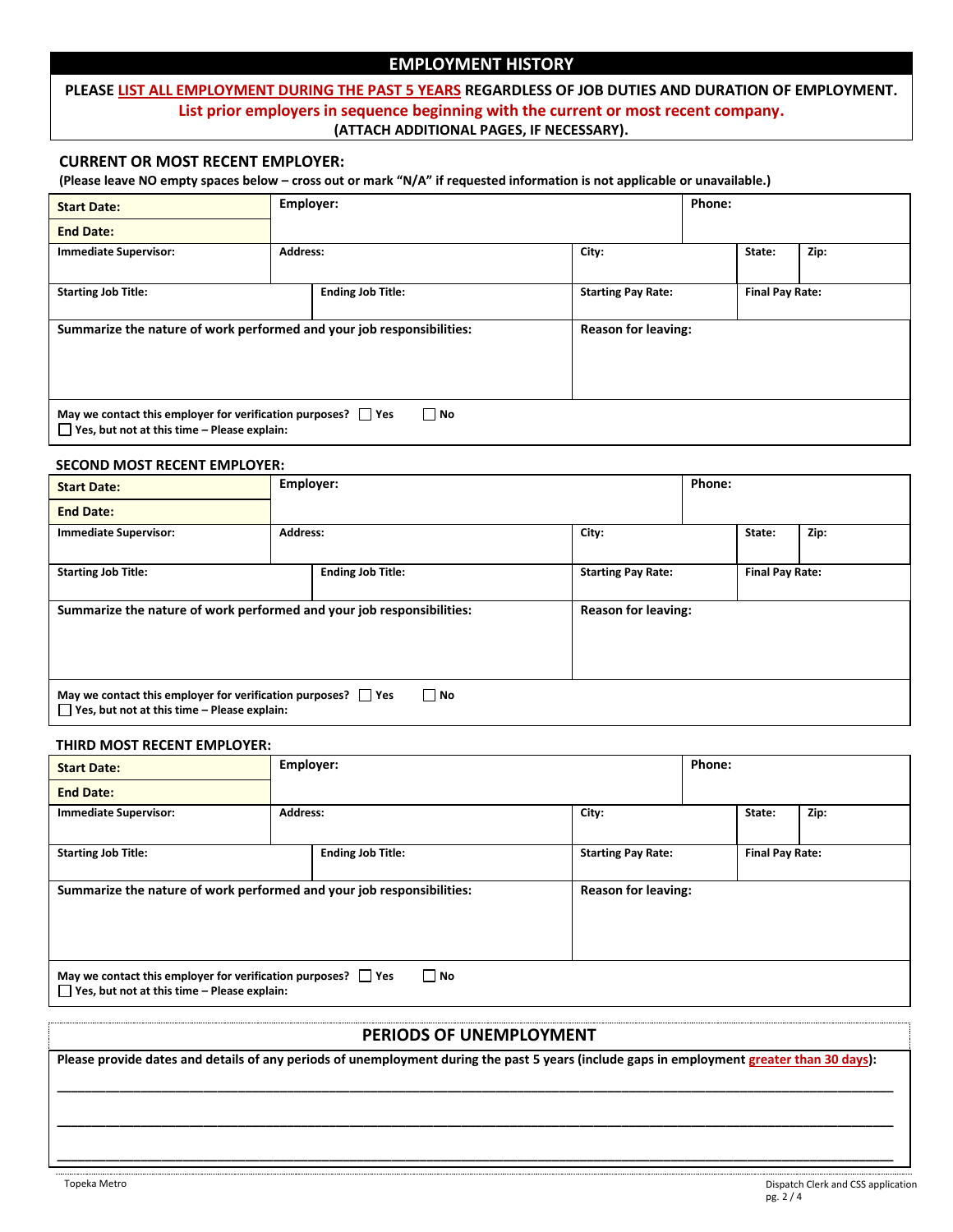|                                                                                                                       |                                                  | <b>CRIMINAL RECORD</b><br>Note: A criminal record or conviction may not disqualify you from consideration for employment.<br>However, applicants will not be considered if inaccurate or untruthful information is provided in this section. |                                                                   |  |
|-----------------------------------------------------------------------------------------------------------------------|--------------------------------------------------|----------------------------------------------------------------------------------------------------------------------------------------------------------------------------------------------------------------------------------------------|-------------------------------------------------------------------|--|
| Have you ever been convicted of a crime?<br>l l Yes<br>l INo<br>If Yes, please complete this section in its entirety. |                                                  | Are there any felony or misdemeanor charges pending against you? $\Box$ Yes $\Box$ No<br>If Yes, please provided additional details here:                                                                                                    |                                                                   |  |
| Approx.<br>Date                                                                                                       | Location<br>(List Court/Jurisdiction, if known): | Description of Charge(s):                                                                                                                                                                                                                    | <b>Probation/Parole Officer</b><br>(include name & phone number): |  |
|                                                                                                                       |                                                  |                                                                                                                                                                                                                                              |                                                                   |  |
|                                                                                                                       |                                                  |                                                                                                                                                                                                                                              |                                                                   |  |

|                                                                                                                   | <b>PERSONAL REFERENCES</b>                   |           |               |  |
|-------------------------------------------------------------------------------------------------------------------|----------------------------------------------|-----------|---------------|--|
| Name:                                                                                                             | Address (incl. city, state, & zip) or Email: | Phone No: | Relationship: |  |
| Name:                                                                                                             | Address (incl. city, state, & zip) or Email: | Phone No: | Relationship: |  |
| Name:                                                                                                             | Address (incl. city, state, & zip) or Email: | Phone No: | Relationship: |  |
| May we contact the above individuals for a reference? $\vert \vert$ Yes $\vert \vert$ No (If No, please explain): |                                              |           |               |  |

## **ESSENTIAL JOB FUNCTIONS/DUTIES**

**The following functions may be essential requirements of the job position for which you have applied. Please rate your ability to perform the following functions and tasks using a scale of 1 to 10 (1 = CANNOT PERFORM and 10 = CAN EASILY PERFORM)**

| Knowledge of Topeka streets and locations with ability       | Knowledge of basic math skills and cash handling              |
|--------------------------------------------------------------|---------------------------------------------------------------|
| to read and understand maps and directions.                  | techniques.                                                   |
| Ability to sit for long periods of time.                     | Follow multiple sets of instructions/orders simultaneously.   |
| Proficient in Microsoft Office Word and Excel, with the      | Ability to work in fast paced work environment and resolve    |
| ability to learn scheduling software and other technology.   | problems in an efficient and responsible manner.              |
| Ability to hear and communicate clearly and effectively over | Occasionally perform tasks not generally associated with your |
| a digital radio system and telephone.                        | regular job duties (i.e. assist when short staffed).          |
| Flexible with the ability to work various shifts from        | Communicate in a professional and courteous manner with       |
| 5am-7pm Monday-Saturday.                                     | employees and the general public.                             |

## **SKILLS AND FOLUPMENT EXPERIENCE**

| SINIERS WITH EQUIT INCITE EAT EINEITCE                                          |                               |  |  |  |
|---------------------------------------------------------------------------------|-------------------------------|--|--|--|
| <b>Licenses/Certifications and Special Training:</b>                            | <b>Date Acquired/Renewed:</b> |  |  |  |
|                                                                                 |                               |  |  |  |
|                                                                                 |                               |  |  |  |
|                                                                                 |                               |  |  |  |
|                                                                                 |                               |  |  |  |
| Please provide details regarding specific skills relevant to this application : |                               |  |  |  |
|                                                                                 |                               |  |  |  |
|                                                                                 |                               |  |  |  |
|                                                                                 |                               |  |  |  |
|                                                                                 |                               |  |  |  |
|                                                                                 |                               |  |  |  |
|                                                                                 |                               |  |  |  |
|                                                                                 |                               |  |  |  |